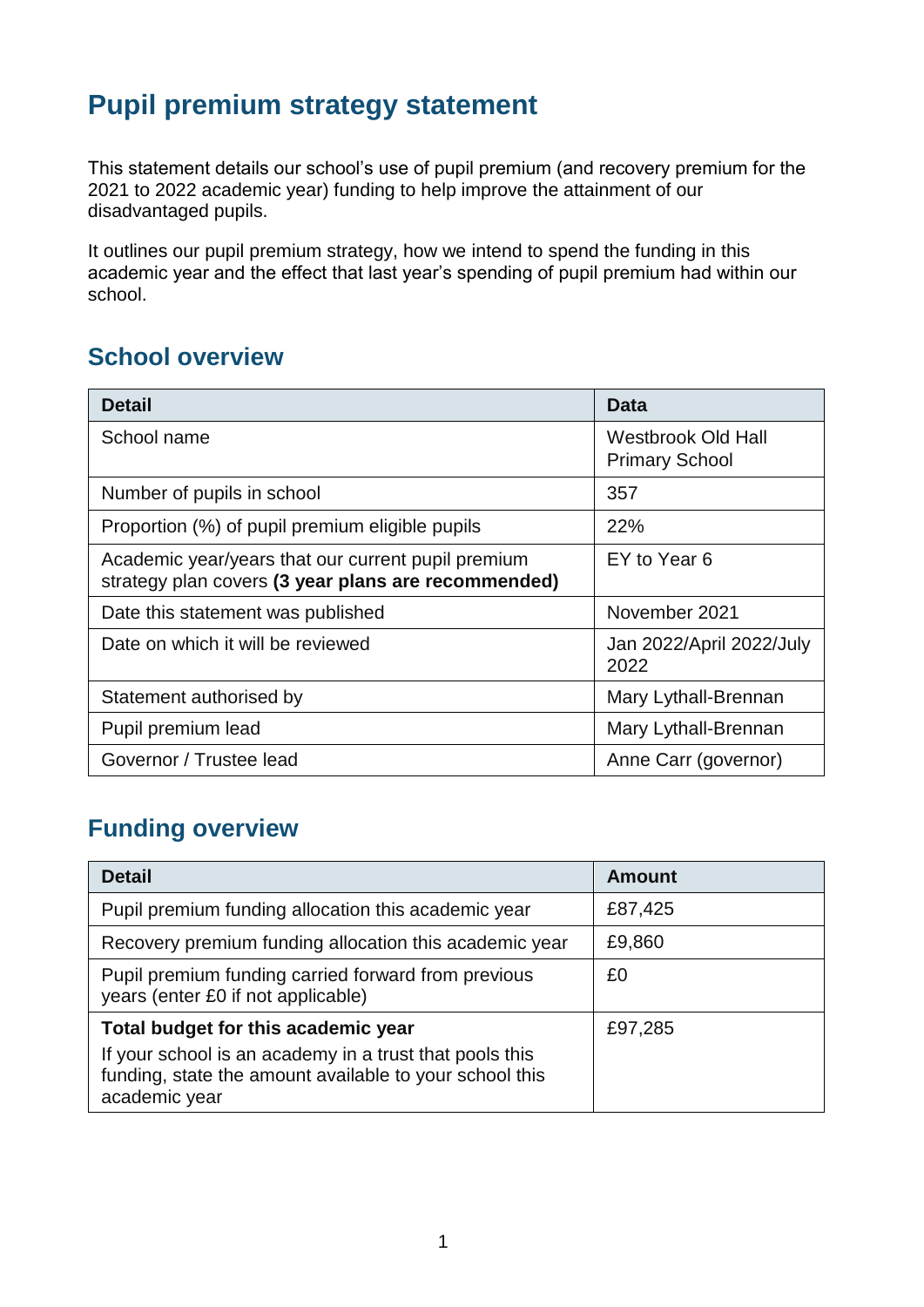# **Part A: Pupil premium strategy plan**

#### **Statement of intent**

At Westbrook Old Hall Primary School, our intention is that all pupils, irrespective of their starting point, background or the challenges they face, make good progress and achieve high attainment across all subject areas. We want to ensure that every child has the opportunity to succeed and thrive and the focus of our pupil premium strategy is to support disadvantaged pupils to achieve that goal, including progress for those who are high attainers.

High-quality teaching is at the heart of our approach, with a focus on areas in which disadvantaged pupils require the most support. This is proven to have the greatest impact on closing the disadvantage attainment gap and at the same time will benefit the nondisadvantaged pupils in our school. We intend to ensure that staff who support disadvantaged pupils receive the most appropriate, highly informative and up to date training, so that they can deliver effective interventions, which will result in the children making greater progress within a shorter amount of time. Analysis and audit of needs will inform training needed. For example, we have an increased number of disadvantaged children with SEND issues. Some training will focus on these areas, so that staff are more aware of strategies needed to engage pupils and to promote greater progress. Implicit in the intended outcomes detailed below, is the intention that non-disadvantaged pupils' attainment will be sustained and improved alongside progress for their disadvantaged peers.

Our strategy is also integral to wider school plans for education recovery, notably in its targeted support through the National Tutoring Programme for pupils whose education has been worst affected, including non-disadvantaged pupils. Tutors will focus on writing, where children need to develop resilience and knowledge within key stage 2, so that children develop as successful writers. Three pupil premium teaching assistants are employed to support disadvantaged children across the school, working within the classroom during morning sessions, to support high level teaching. In the afternoons small group work and 1:1 aims to improve achievement in writing, reading and maths.

At Westbrook Old Hall, we believe in all pupils being able to access the same opportunities regardless of background or individual circumstances. Disadvantaged children and their families will therefore be supported financially, if they wish to take part in music lessons or residential trips, hence giving the child wider experiences in life, which aim to develop and expand their confidence, cultural capital and life opportunities.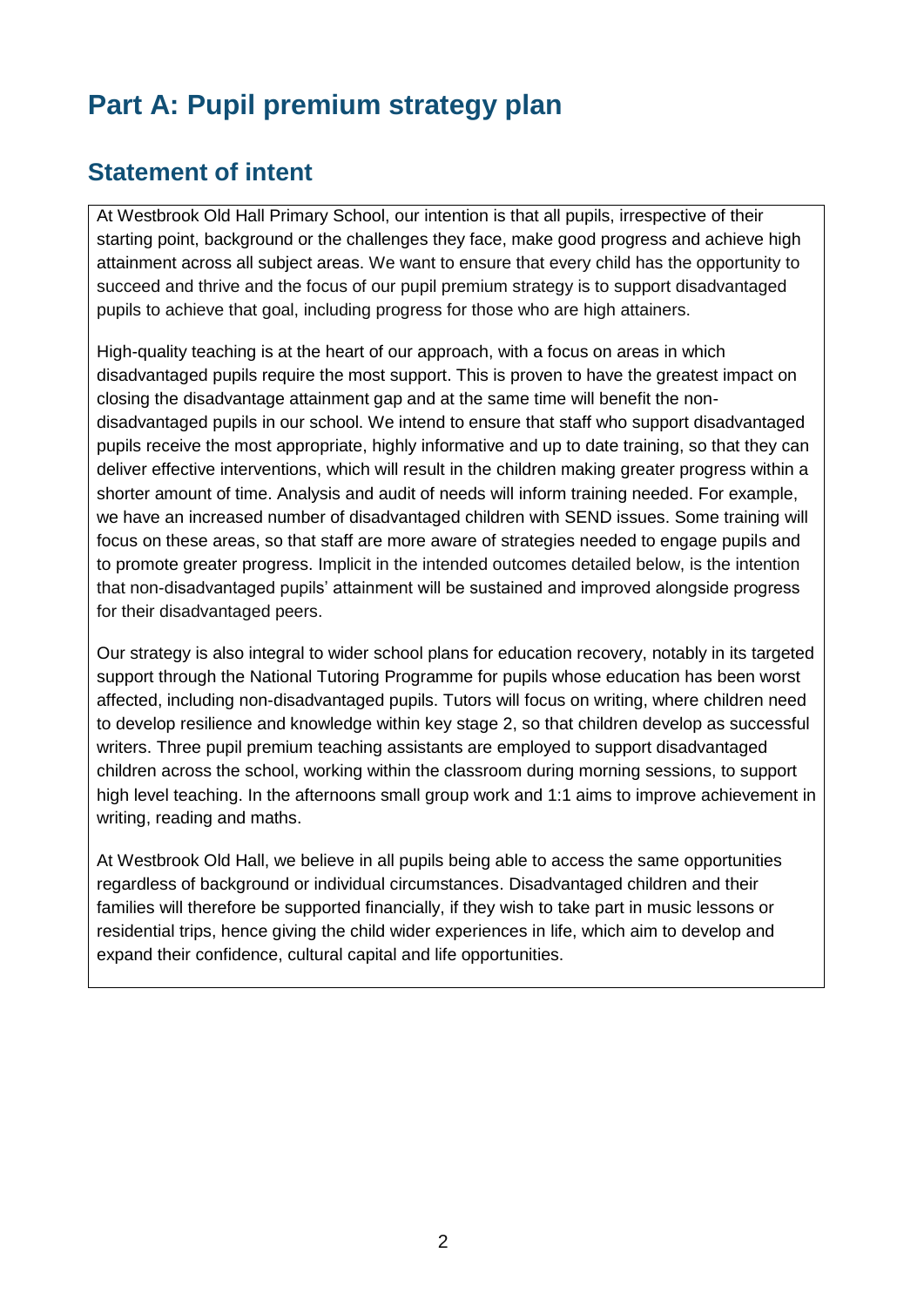## **Challenges**

This details the key challenges to achievement that we have identified among our disadvantaged pupils.

| <b>Challenge</b><br>number | <b>Detail of challenge</b>                                                                                                                                                                                                                                                                                                                                                            |
|----------------------------|---------------------------------------------------------------------------------------------------------------------------------------------------------------------------------------------------------------------------------------------------------------------------------------------------------------------------------------------------------------------------------------|
|                            | Our assessments and observations indicate that the education of our<br>disadvantaged and vulnerable pupils have been disproportionately impacted by<br>lockdowns and disruption to learning caused by COVID19 measures in the past<br>two academic years. This has resulted in significant knowledge gaps leading to<br>pupils falling further behind age-related expectations.       |
| $\overline{2}$             | Data and assessments indicate that a lower percentage of disadvantaged pupils<br>are reaching both the expected and higher standard in English at the end of Key<br>Stage 2. Assessments show that lockdowns impacted on children's resilience<br>in writing and recall of basic skills.                                                                                              |
| 3                          | Our assessments, observations and discussions with pupils and families have<br>identified social and emotional issues for many pupils, notable increase in low-<br>level concerning behaviours of pupils. Teacher referrals for support have<br>markedly increased. There was a noticeable increase in children being referred<br>to mental health services for anxiety-based issues. |
| 4                          | Our attendance data indicates that attendance among disadvantaged pupils has<br>been lower than for non-disadvantaged pupils. The levels of persistent absence<br>for disadvantaged pupils is negatively impacting on the progress of these pupils.                                                                                                                                   |
| 5                          | There is an increase in the number of disadvantaged pupils being referred and<br>receiving a diagnosis for neurodiverse conditions.                                                                                                                                                                                                                                                   |
| 6                          | Our assessments, observations and discussions with pupils and families<br>suggest financial challenges impede access for families to access cultural<br>capital opportunities. This can impact on essential knowledge that pupils need<br>to engender an appreciation of human creativity and achievement.                                                                            |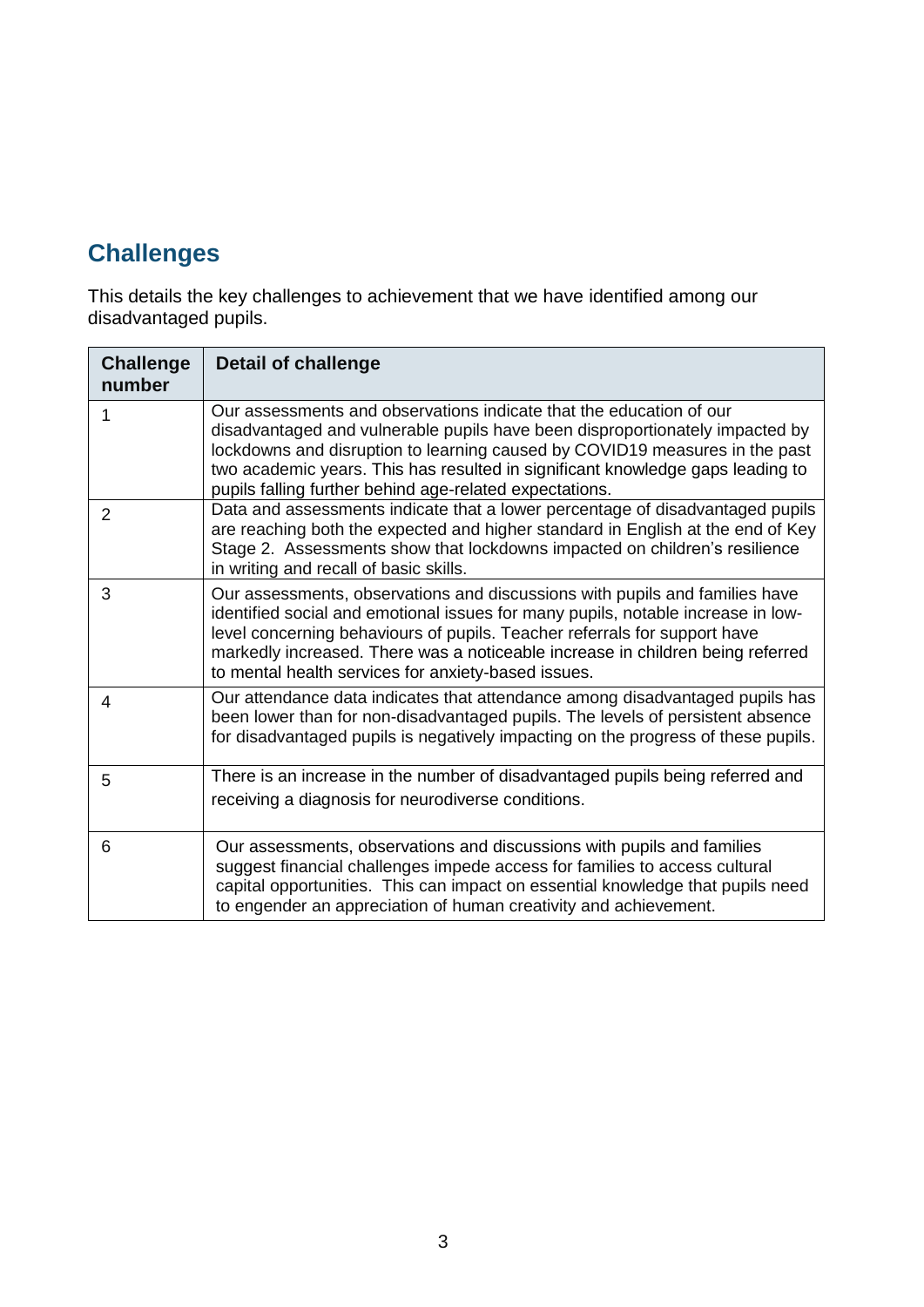#### **Intended outcomes**

This explains the outcomes we are aiming for **by the end of our current strategy plan**, and how we will measure whether they have been achieved.

| <b>Intended outcome</b>                                                               | <b>Success criteria</b>                                                                                                                                                                                                   |
|---------------------------------------------------------------------------------------|---------------------------------------------------------------------------------------------------------------------------------------------------------------------------------------------------------------------------|
| To improve attainment and progress among<br>disadvantaged pupils at the end of KS2 in | All disadvantaged children will make good<br>progress in the Core areas.                                                                                                                                                  |
| reading, writing, maths and SPAG.                                                     | Improved confidence for disadvantaged and<br>vulnerable pupils in specified areas - Maths<br>(fluency, reasoning, problem solving),<br>Reading (speed, inference and deduction)<br>and Writing (grammar and punctuation). |
|                                                                                       | Improved outcomes across school but with<br>an emphasis in Early Years and Key Stage<br>1 – Reading, Writing and maths.                                                                                                   |
|                                                                                       | Routines in place in classroom.                                                                                                                                                                                           |
|                                                                                       | Gap is closed between disadvantaged and<br>non-disadvantaged pupils and this is<br>consistent in all year groups.                                                                                                         |
|                                                                                       | Disadvantaged pupils receiving tuition will<br>make good progress and meet ARE.                                                                                                                                           |
|                                                                                       | Outcomes for School disadvantaged are<br>equal to or better to National disadvantaged.                                                                                                                                    |
| Improve early literacy skills, specifically                                           | Disadvantaged pupils develop greater                                                                                                                                                                                      |
| phonics, reading and writing.                                                         | resilience when writing and are able to write                                                                                                                                                                             |
|                                                                                       | for a sustained period of time.                                                                                                                                                                                           |
|                                                                                       | Disadvantaged pupils are more eager and<br>confident writers                                                                                                                                                              |
|                                                                                       | All Pupils, especially the disadvantaged, gain<br>a passion for writing                                                                                                                                                   |
|                                                                                       | Disadvantaged pupils will have a good<br>phonics knowledge and be able to apply this<br>to reading and writing.                                                                                                           |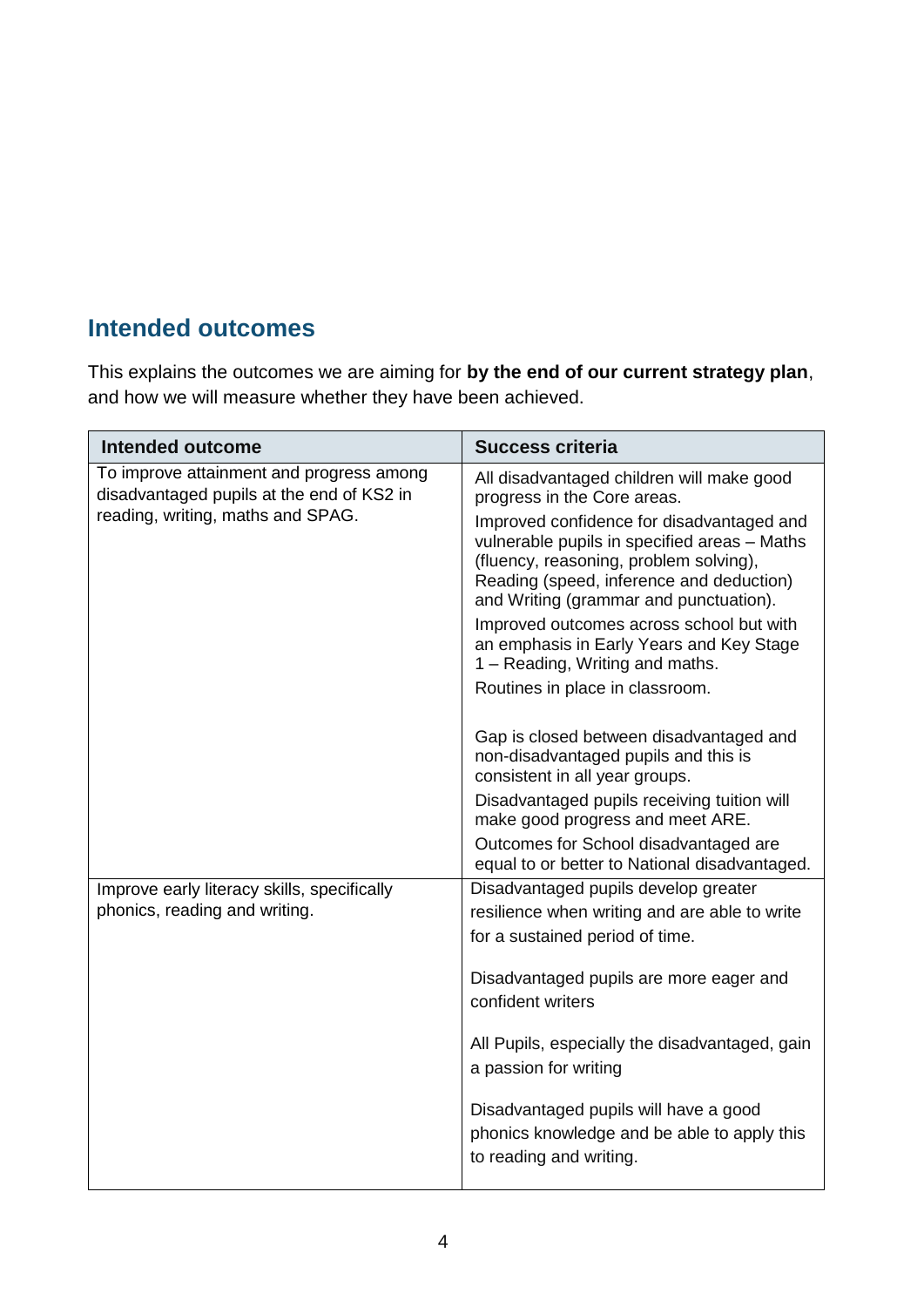|                                                   | Books/resources reflect the broad and           |
|---------------------------------------------------|-------------------------------------------------|
|                                                   | balanced curriculum.                            |
|                                                   |                                                 |
|                                                   | Disadvantaged pupils are more eager to read     |
|                                                   | and will develop a love of reading and to       |
|                                                   | have access to up to date and interesting       |
|                                                   | materials before they will become truly         |
|                                                   | efficient and independent readers - the         |
|                                                   | needs of the individual are met.                |
|                                                   |                                                 |
|                                                   | Disadvantaged pupils read regularly in school   |
|                                                   | and at home.                                    |
|                                                   |                                                 |
|                                                   | Disadvantaged pupils improve reading speed      |
|                                                   | and comprehension.                              |
|                                                   |                                                 |
|                                                   | A love of reading is cultivated.                |
| Raise levels of aspiration, self-confidence/self- | Promote high levels of wellbeing from           |
| esteem and resilience of disadvantaged pupils     | demonstrated by:                                |
|                                                   |                                                 |
|                                                   | A significant reduction in low-level concerning |
|                                                   | behaviours                                      |
|                                                   |                                                 |
|                                                   | A reduction in staff needing to make referrals  |
|                                                   | for support for pupils                          |
|                                                   | Qualitative data from student voice, student    |
|                                                   |                                                 |
|                                                   | and parent surveys and teacher observations     |
|                                                   | A significant increase in participation in      |
|                                                   | enrichment activities, particularly among       |
|                                                   | disadvantaged pupils                            |
|                                                   |                                                 |
|                                                   | 100% of disadvantaged pupils accessing          |
|                                                   | school residentials                             |
|                                                   |                                                 |
|                                                   | Pupil voice and lesson observations indicate    |
|                                                   | that pupil engagement in learning is high       |
|                                                   |                                                 |
| To achieve and sustain improved attendance        | Improved attendance from 2021/22                |
| for all pupils, particularly our disadvantaged    | demonstrated by:                                |
| pupils                                            |                                                 |
|                                                   | Improved attendance for disadvantaged           |
|                                                   | pupils.                                         |
|                                                   |                                                 |
|                                                   | Reduction in percentage of disadvantaged        |
|                                                   | pupils who are classed as Persistent            |
|                                                   | Absentees.                                      |
|                                                   |                                                 |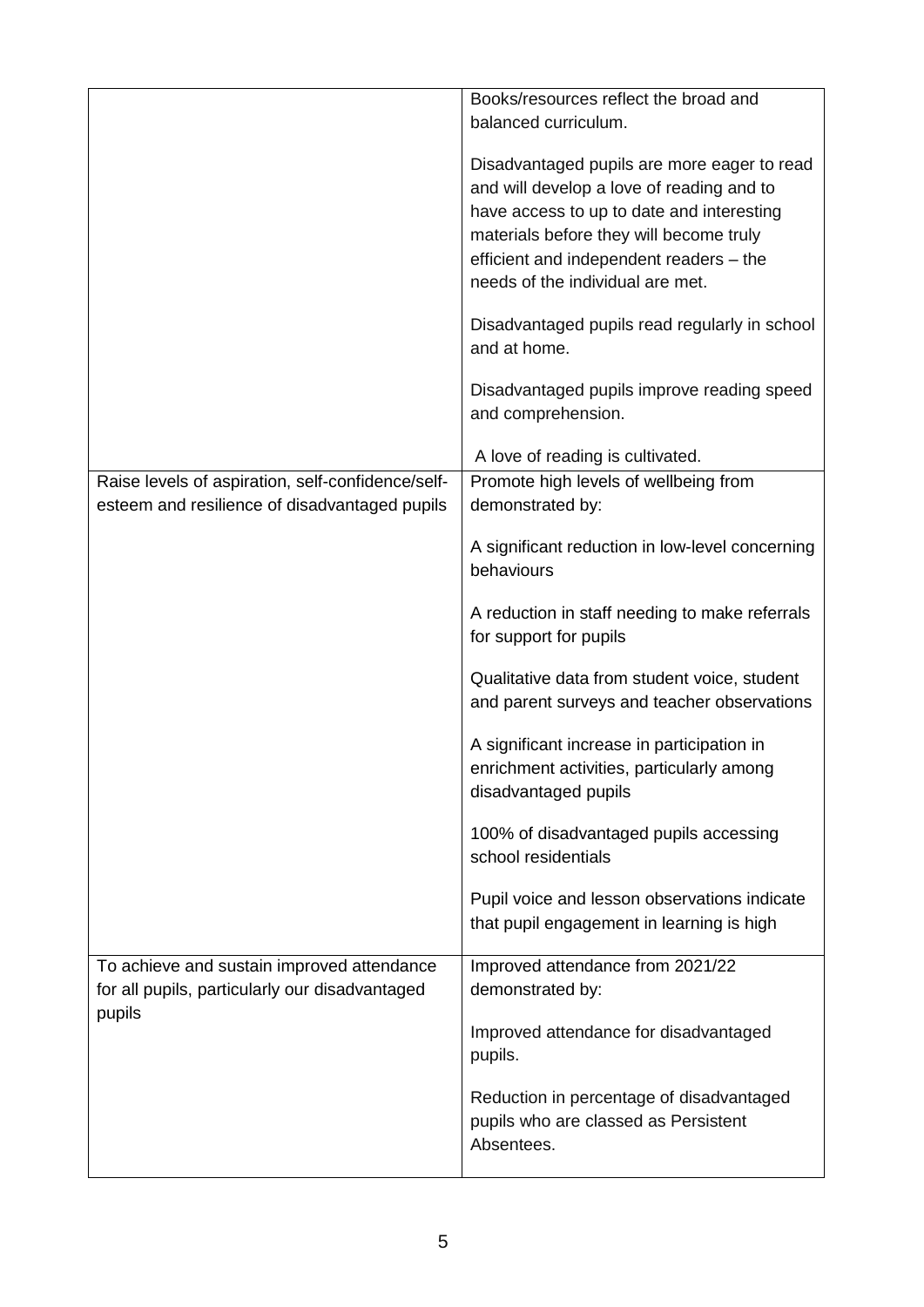|                                                  | Reduction in percentage of Pupil Premium<br>pupils who are late into school.<br>Parents challenged and more engaged in                      |
|--------------------------------------------------|---------------------------------------------------------------------------------------------------------------------------------------------|
|                                                  | their child's education.                                                                                                                    |
|                                                  | Improved learning outcomes/confidence in                                                                                                    |
|                                                  | Reading, Writing and Maths.                                                                                                                 |
| Increased opportunities for cultural capital and | Social skills are developed through                                                                                                         |
| enrichment opportunities                         | participation in a range of clubs provided by<br>the school or external providers.                                                          |
|                                                  | Pupil surveys & feedback show                                                                                                               |
|                                                  | disadvantaged pupils enjoy the experience of<br>being at school                                                                             |
|                                                  | Talent, skills and efforts in non-academic<br>subjects are celebrated and develop self-<br>confidence and improve mental health             |
|                                                  | High numbers of disadvantaged pupils<br>participate fully in school trips and residential<br>trips                                          |
|                                                  | There are high levels of engagement with<br>enrichment opportunities                                                                        |
|                                                  | Surveys, observations and assessments<br>show that mental health, social skills,<br>independence, perseverance and teamwork<br>are improved |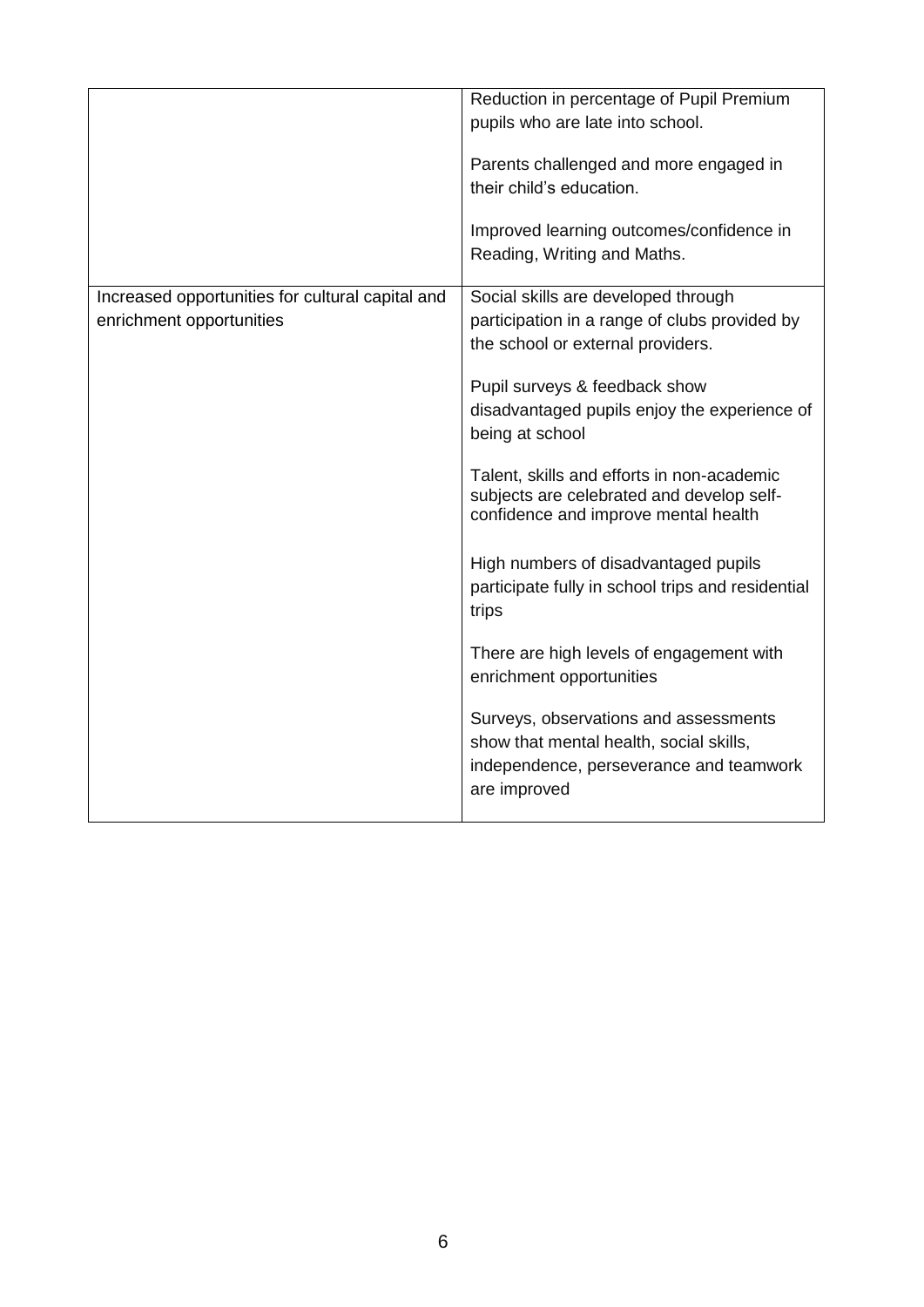### **Activity in this academic year**

This details how we intend to spend our pupil premium (and recovery premium funding) **this academic year** to address the challenges listed above.

#### **Teaching (for example, CPD, recruitment and retention)**

Budgeted cost: *£68,685*

| <b>Activity</b>                                                                                                                                                                                                                                                                                                                                                                                                                                                                                                                                                                             | Evidence that supports this approach                                                                                                                                                                                                                                                                                                                                                                                           | <b>Challenge</b><br>number(s)<br>addressed |
|---------------------------------------------------------------------------------------------------------------------------------------------------------------------------------------------------------------------------------------------------------------------------------------------------------------------------------------------------------------------------------------------------------------------------------------------------------------------------------------------------------------------------------------------------------------------------------------------|--------------------------------------------------------------------------------------------------------------------------------------------------------------------------------------------------------------------------------------------------------------------------------------------------------------------------------------------------------------------------------------------------------------------------------|--------------------------------------------|
| 3 dedicated phase<br><b>Pupil Premium</b><br><b>Teaching Assistants</b><br>(PP TAs) x 5 days a<br>week for in class<br>support and focused<br>interventions for pupils<br>at risk in small groups<br>or 1 to 1 as needed.<br><b>Teaching Assistant</b><br>(TA) support in class<br>during morning<br>sessions to ensure<br>class teachers and<br>TAs can provide<br>targeted group/one to<br>one work. Focused<br>interventions for pupils<br>at risk during the<br>afternoons using<br><b>Every Child</b><br>Counts/Booster<br>Reading/Inference<br>Interventions – one to<br>one tuition. | Data shows this approach to work in<br>meeting the needs of the individual if staff<br>are deployed effectively.<br>Research on TAs delivering targeted<br>interventions in one-to-one or small group<br>settings shows a consistent impact on<br>attainment of approximately three to four<br>additional months' progress.<br><b>Making Best Use of Teaching Assistants</b><br>  EEF<br>(educationendowmentfoundation.org.uk) | 1                                          |
| <b>School Library</b>                                                                                                                                                                                                                                                                                                                                                                                                                                                                                                                                                                       | Research shows that children need to<br>develop a love of reading and to have<br>access to up to date and interesting<br>materials before they will become truly<br>efficient and independent readers - the<br>needs of the individual are met.<br>The development of children's reading skills                                                                                                                                | 1                                          |
|                                                                                                                                                                                                                                                                                                                                                                                                                                                                                                                                                                                             | and comprehension is intertwined with the<br>need to nurture a love of books and reading<br>to create lifelong readers.                                                                                                                                                                                                                                                                                                        |                                            |
|                                                                                                                                                                                                                                                                                                                                                                                                                                                                                                                                                                                             | Developing a whole-school reading<br>environment for primary schools  <br><b>National Literacy Trust</b>                                                                                                                                                                                                                                                                                                                       |                                            |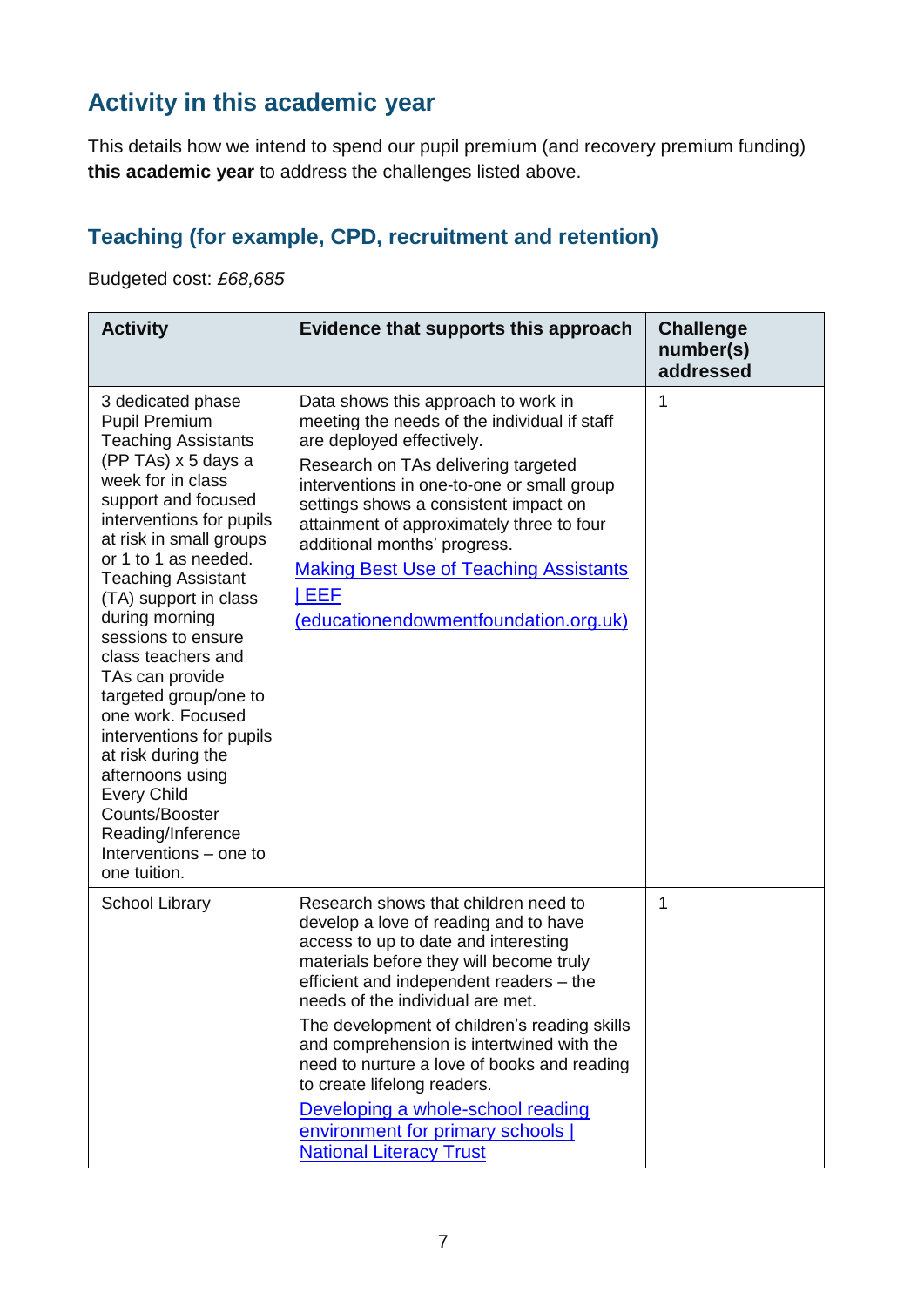| Purchasing of Phonics<br>books to support new<br>scheme                         | With the correct tools, children can fully<br>access the curriculum.<br>The explicit and systematic teaching of<br>phonics aims to quickly ingrain word<br>recognition and spelling by developing<br>pupils' ability to hear, identify and<br>manipulate phonemes (the smallest unit of<br>spoken language). It also teaches them the<br>relationship between phonemes and the<br>graphemes (written letters or combinations<br>of letters) that represent them.<br><b>EEF Blog: Phonics - mastering the</b><br>basics of reading   EEF<br>(educationendowmentfoundation.org.uk) | 1      |
|---------------------------------------------------------------------------------|----------------------------------------------------------------------------------------------------------------------------------------------------------------------------------------------------------------------------------------------------------------------------------------------------------------------------------------------------------------------------------------------------------------------------------------------------------------------------------------------------------------------------------------------------------------------------------|--------|
| CPD for all staff $-$<br>neurodiverse<br>conditions and<br>attachment disorder. | Research suggests that when schools place<br>a strong emphasis upon the emotional<br>health and well-being of all members of the<br>school community, and this ethos is driven<br>by the school's senior leadership team and<br>is evident in practice, this leads to better<br>outcomes for all – e.g. staff retention, pupil<br>attendance and attainment, positive home-<br>school relationships (Banerjee, R., Weare,<br>K., & Farr, W. (2014).                                                                                                                              | 1<br>4 |

#### **Targeted academic support (for example, tutoring, one-to-one support structured interventions)**

Budgeted cost: £22,000

| <b>Activity</b>                                                                                                    | <b>Evidence that supports this</b><br>approach                                                                                                                                                                                                                                                                                                                                                                                                                                                                                                                                                                                                                                              | <b>Challenge</b><br>number(s)<br>addressed |
|--------------------------------------------------------------------------------------------------------------------|---------------------------------------------------------------------------------------------------------------------------------------------------------------------------------------------------------------------------------------------------------------------------------------------------------------------------------------------------------------------------------------------------------------------------------------------------------------------------------------------------------------------------------------------------------------------------------------------------------------------------------------------------------------------------------------------|--------------------------------------------|
| <b>Tutors from Conexus to</b><br>deliver small group<br>tuition in writing to<br>children in Y3, Y4, Y5<br>and Y6. | There is extensive high-quality evidence<br>demonstrating the potential of one-to-<br>one and small-group tuition as a cost-<br>effective way to support pupils who are<br>falling behind in their learning,<br>suggesting that it can boost progress by<br>up to five-plus months.<br>Tutoring is one of the most effective<br>ways to accelerate pupil progress.<br>Evidence suggests that small group and<br>one-to-one tuition can boost progress<br>by 3 to 5 months per pupil. By providing<br>high-quality tuition to pupils through the<br>NTP, we want to extend this catch-up<br>opportunity to pupils whose education<br>has been impacted the most by the<br>COVID-19 pandemic. | 1                                          |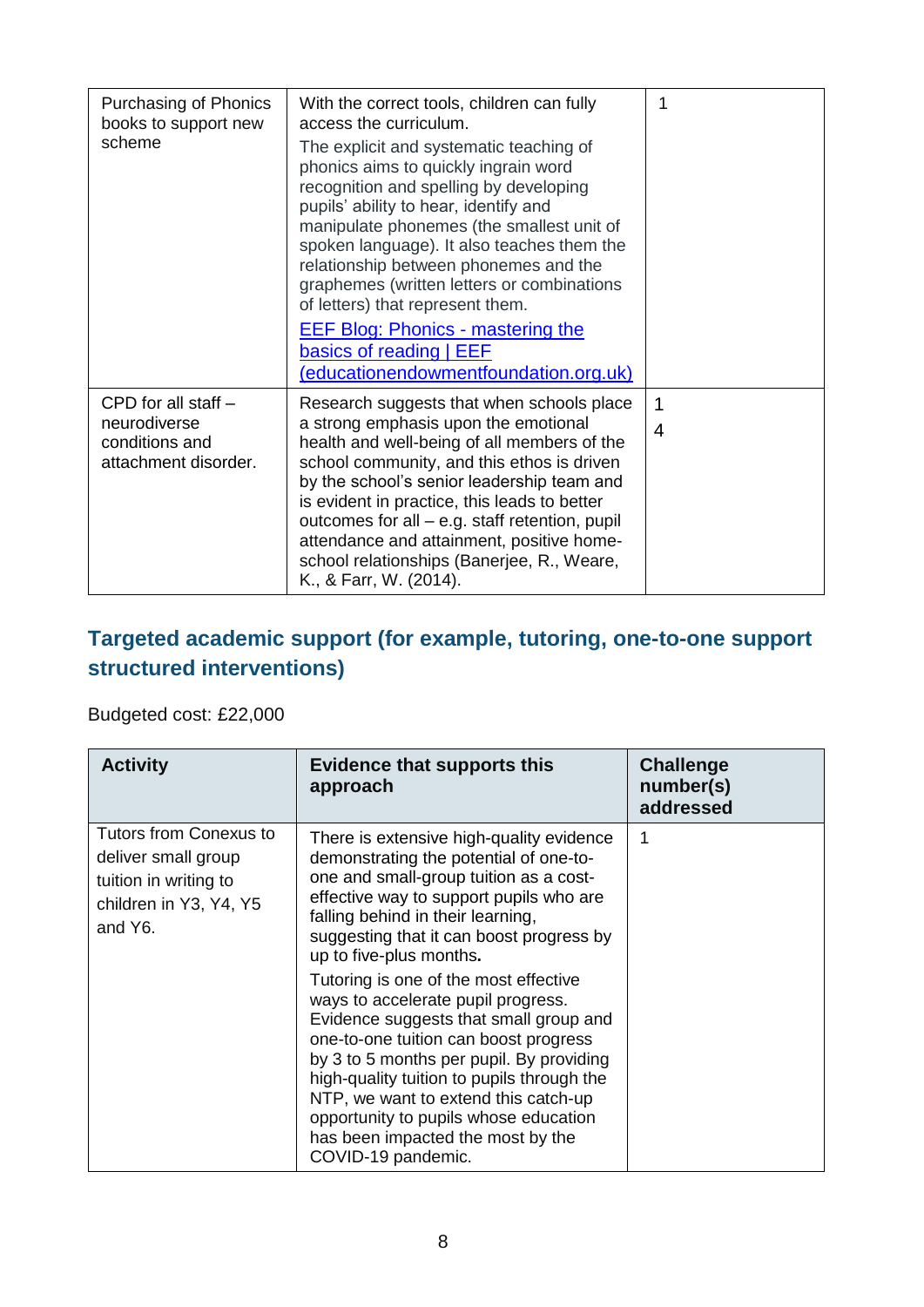|                                                                                               | National tutoring programme (NTP) -<br>GOV.UK (www.gov.uk)                                                                 |  |
|-----------------------------------------------------------------------------------------------|----------------------------------------------------------------------------------------------------------------------------|--|
| Extra interventions and<br>support in reading and<br>writing for PP children in<br>EY and KS1 | A school intervention is a little like a pit<br>$stop - an extra boost to help your pupils$<br>get across the finish line! |  |

#### **Wider strategies (for example, related to attendance, behaviour, wellbeing)**

Budgeted cost: £6,600

| <b>Activity</b>                                                                                                  | <b>Evidence that supports this</b><br>approach                                                                                                                                                                                                       | <b>Challenge</b><br>number(s)<br>addressed |
|------------------------------------------------------------------------------------------------------------------|------------------------------------------------------------------------------------------------------------------------------------------------------------------------------------------------------------------------------------------------------|--------------------------------------------|
| Funding for Local<br><b>Authority Attendance</b><br>Officer                                                      | Research shows the lack of attendance<br>results in the needs of the individual not<br>being met.                                                                                                                                                    | 3                                          |
| Sports/Games<br><b>Teaching Assistant</b>                                                                        | Research shows this strategy improves<br>behaviour and increases self-esteem<br>and confidence – the needs of the<br>individual are met.                                                                                                             | $\overline{2}$                             |
| <b>Mental Health Team</b><br>run parent workshops<br>for anxiety (in school)<br>and 1:1 counselling<br>sessions. | Many pupils report improvements in<br>their capacity to study and learn<br>following counselling and frequently<br>report that counselling helps them to<br>concentrate. Pupils also report an<br>increased motivation for school and<br>schoolwork. | $\overline{2}$                             |
|                                                                                                                  | 'Counselling in schools: a blueprint for<br>the future Departmental advice for<br>school leaders.'                                                                                                                                                   |                                            |
| PP parents to become<br>more engaged with<br>school                                                              | Research shows that parents who take<br>on a supportive role in their children's<br>learning make a difference in improving<br>achievement and behaviour.                                                                                            | $\overline{4}$                             |
| Extracurricular music<br>lessons/clubs                                                                           | Social and emotional needs of the<br>individual will be met as part of our<br>whole school family ethos where we<br>strive for not only the attainment for all<br>but also the happiness of all                                                      | 5                                          |
| School trips and<br>residential trips                                                                            | Social and emotional needs of the<br>individual will be met as part of our                                                                                                                                                                           | 5                                          |

#### **Total budgeted cost: £97,285**

Part B: Review of outcomes in the previous academic year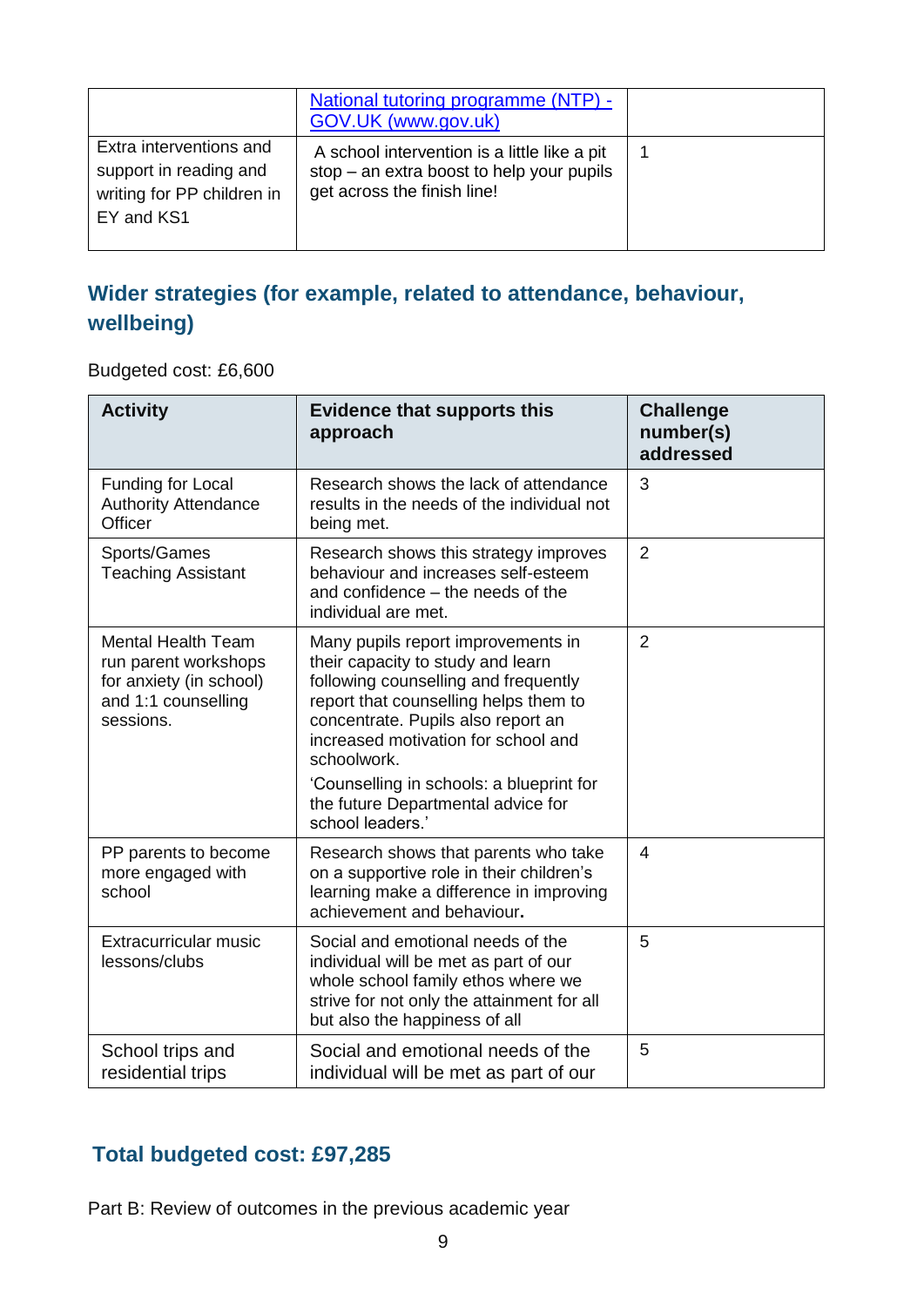#### **Pupil premium strategy outcomes**

This details the impact that our pupil premium activity had on pupils in the 2020 to 2021 academic year.

Some PP children received 1:3 tuition for reading and maths in KS2. These children made some good progress, with some of those children reaching ARE by the end of the year.

Some PP children received extra teacher support in Y6. These children received extra support in the morning sessions for maths and English. Some of these children made small steps in progress.

Some PP children in KS1 received extra support from a TA. All children made good progress.

Some PP children in EY received extra support from a TA. Most children made good progress.

Pupil Premium TAs had a small amount of impact on children's progress across the school. This was due to the PP TAs being used to support PP children and others. This year they will support PP children only, in a concerted effort to raise the achievement of PP children across the school.

#### **Externally provided programmes**

*Please include the names of any non-DfE programmes that you purchased in the previous academic year. This will help the Department for Education identify which ones are popular in England*

| <b>Programme</b>                  | <b>Provider</b> |
|-----------------------------------|-----------------|
| <b>National Tuition Programme</b> | Ranstad         |
| <b>National Tuition Programme</b> | Conexus         |

#### **Service p**

#### **Pupil premium funding (optional)**

*For schools that receive this funding, you may wish to provide the following information:* 

| <b>NA</b><br><b>Measure</b> | <b>Details</b> |
|-----------------------------|----------------|
|                             |                |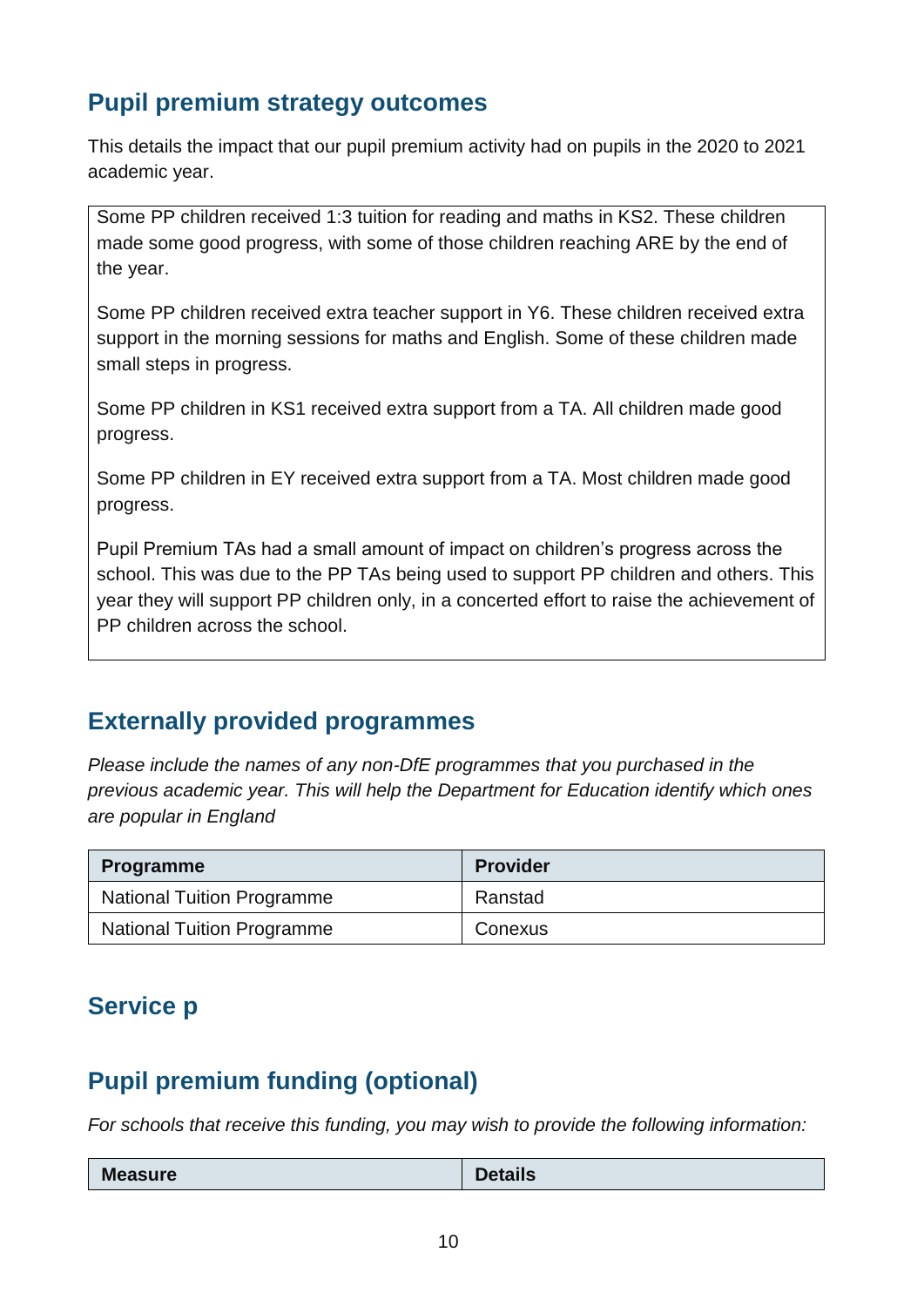| How did you spend your service pupil<br>premium allocation last academic year?    | N/A |
|-----------------------------------------------------------------------------------|-----|
| What was the impact of that spending on<br>service pupil premium eligible pupils? | N/A |